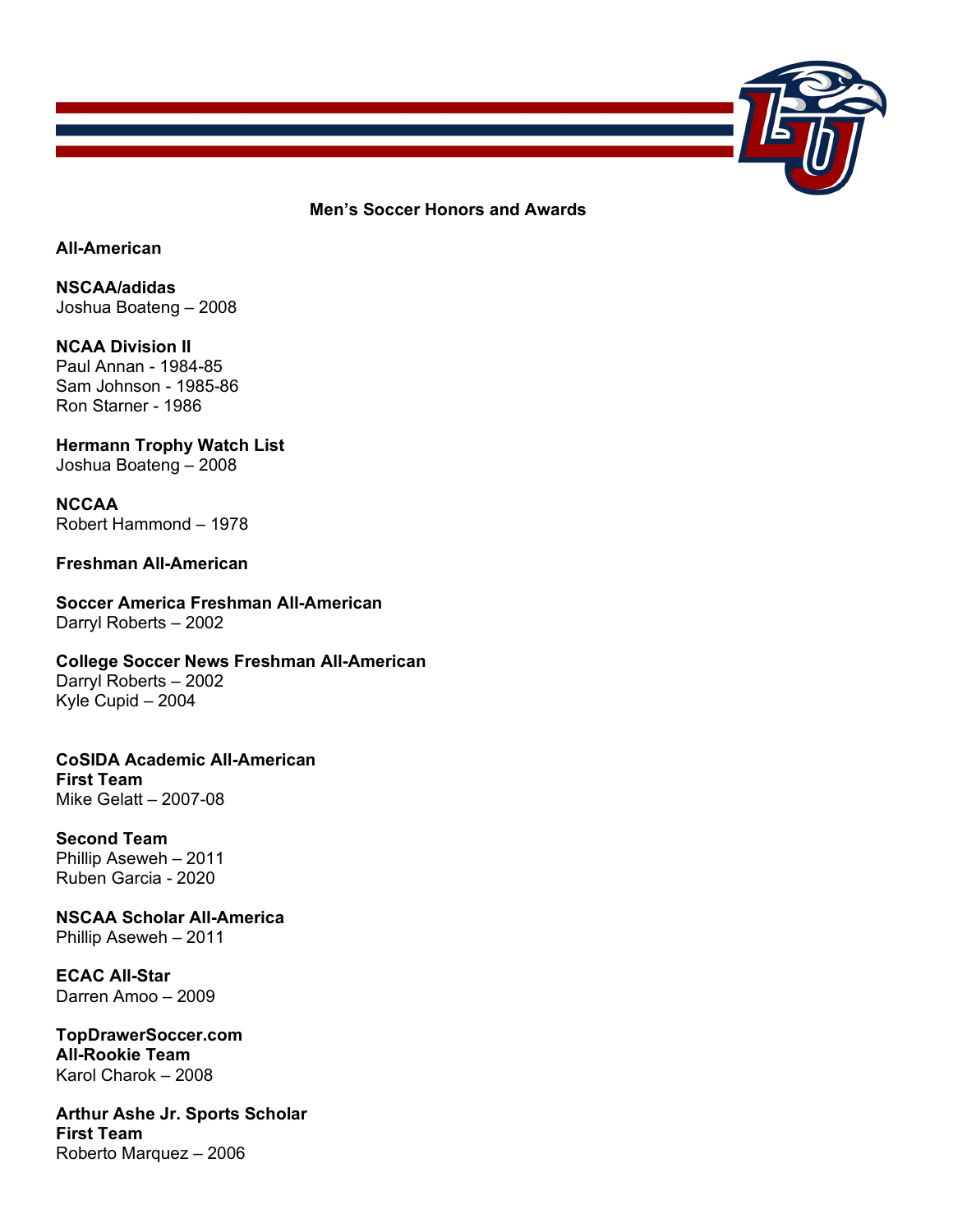### **NSCAA South Atlantic Region**

### **Coach of the Year**

Bill Bell - 1985

### **All-Region**

Paul Annan - 1984 Sam Johnson - 1985-86 Freeman Turkson - 1988-90-91 George Nimo - 1989 James Otchere - 1990 James Wright - 1992 Jesse Barrington - 1996 Joe Larson - 1996-97 Gary Ricketts - 1997 Dean Short - 1999-2000 Jose Gomez - 1999-2000 Ben Strawbridge – 2000-01 Derek Avilez - 2000 Kian Brownlee – 2000 Darryl Roberts – 2002-04-06 Osei Telesford - 2005-06 Adrian Bumbut – 2007 Joshua Boateng – 2007-08 Juan Guzman – 2007-08 Mike Gelatt – 2008 Darren Amoo – 2009-10 Uriah Bentick – 2010-11-12 Phillip Aseweh – 2011 Kevin Mendoza - 2018

#### **NSCAA Men's Scholar All-East Region First Team**

Mike Gelatt - 2008

#### **CoSIDA Academic All-District First Team**

Pavel Cancura – 2002 Mike Gelatt – 2007-08 Phillip Aseweh – 2010-11 Musa Morris – Spring 2021 Malik Smith – Spring 2021

# **Second Team**

Pavel Cancura – 2003 Bryan Monka – 2003 Kevin Mahan – 2006

# **VaSID**

**All-State University Division First Team** George Nimo - 1990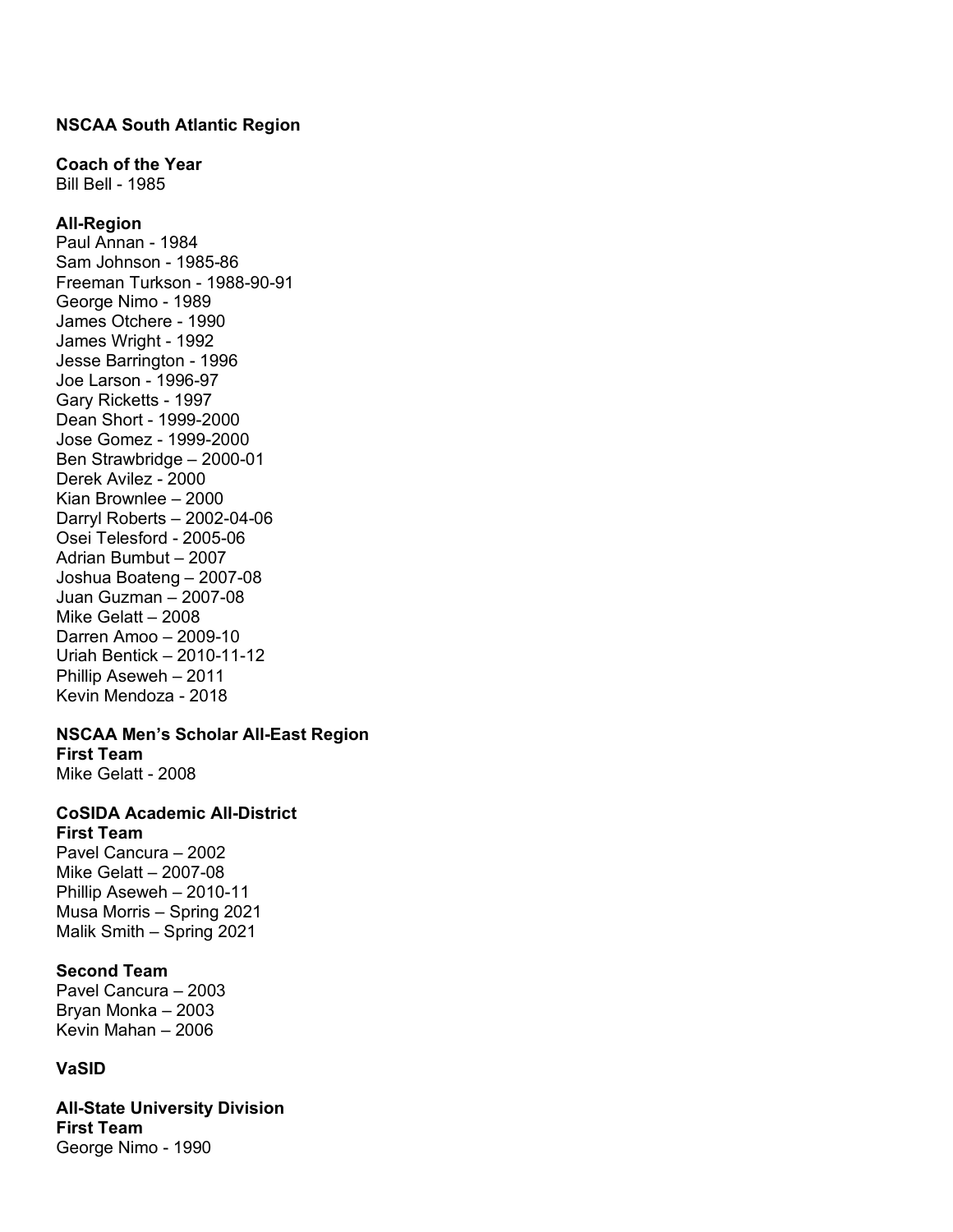Dean Short - 1999 Jason Streets - 1999 Kian Brownlee - 2000 Derek Avilez - 2000 Jose Gomez – 2000 Darryl Roberts –2004 Adrian Bumbut – 2007 Mike Gelatt – 2007 Darren Amoo – 2009-10 Uriah Bentick – 2010-11-12 Phillip Aseweh – 2010-11 Greg White - 2012 Tim Harbison – 2014 Tresor Mbuyu – 2016 Alex Dominguez - 2017 Kevin Mendoza – 2017 Tresor Mbuyu – 2018 Kevin Mendoza – 2018 Seth Clark – 2021 Spring Marko Mitrevski – 2021 Spring Musa Morris – 2021 Spring **Second Team** Darryl Roberts – 2003 Adam Godwin – 2004 Adrian Bumbut – 2005 Jonathan Burklo – 2005 Kyle Cupid – 2004-05 Osei Telesford – 2005 Joshua Boateng – 2007 Chris Mandell – 2009 Michael Ward – 2009

Danny Cordero - 2021 **VaSID All-State Academic**

Darren Amoo – 2011 Kyle Breitmeyer – 2012 Sam Duininck – 2013 Sachem Wilson - 2014 Kyle Carr – 2016 Kevin Mendoza – 2016 Tresor Mbuyu – 2017

Kevin Mahan – 2007

Mike Gelatt – 2008-09 Phillip Aseweh – 2010 Panashe Nhekairo – 2011 Rueben Garcia - 2018

# **ASUN**

**ASUN Freshman of the Year** Gabe Findley – 2021 Spring

**Scholar-Athlete of the Year** Ruben Garcia - 2019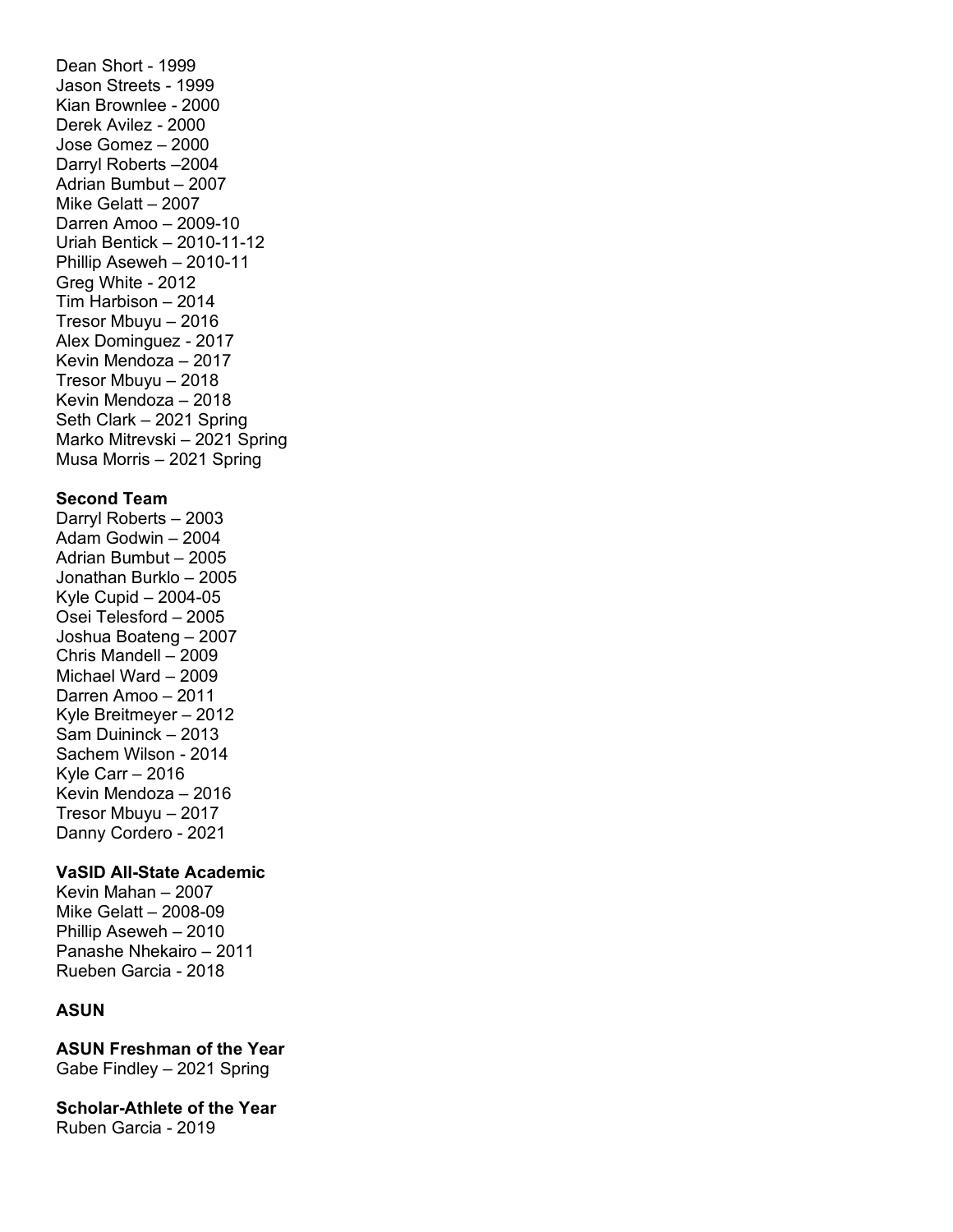# **All-Conference**

**First Team** Kevin Mendoza – 2018 Tresor Mbuyu – 2018 Marko Mitrevski – 2021 Spring Musa Morris – 2021 Spring

# **Second Team**

Seth Clark – 2021 Spring Danny Cordero – 2021 Spring Malik Smith – 2021 Spring

# **All-Freshmen Team**

Seth Clark – 2019 Luke Eberle – 2021 Spring Gabe Findley – 2021 Spring Michael Huss – 2021 Spring

# **All-Academic Team**

Rueben Garcia – 2018-19 Musa Morris – 2021 Spring Malik Smith – 2021 Spring

# **All-Tournament Team**

Tresor Mbuyu - 2018

### **Player of the Week**

2018 Tresor Mbuyu – Attacking (Sept. 4) Kevin Mendoza – Attacking (Oct. 8) Brogan Engbers – Defensive (Oct. 8) Kevin Mendoza – Attacking (Oct. 22) 2021 Spring Danny Cordero – Defensive (Mar. 2 & 22)

# **Big South**

**George A. Christenberry Award for Academic Excellence** Daniel Darnell – 2006 Panashe Nhekairo - 2011

**Attacking Player of the Year**

Tresor Mbuyu - 2016

**Player of the Year**  Jose Gomez – 2000

**Coach of the Year** Bill Bell - 1992, 99

# **Freshman of the Year**

Darryl Roberts – 2002 Kyle Cupid – 2004 Paul Gilbert – 2007

### **Scholar-Athlete of the Year**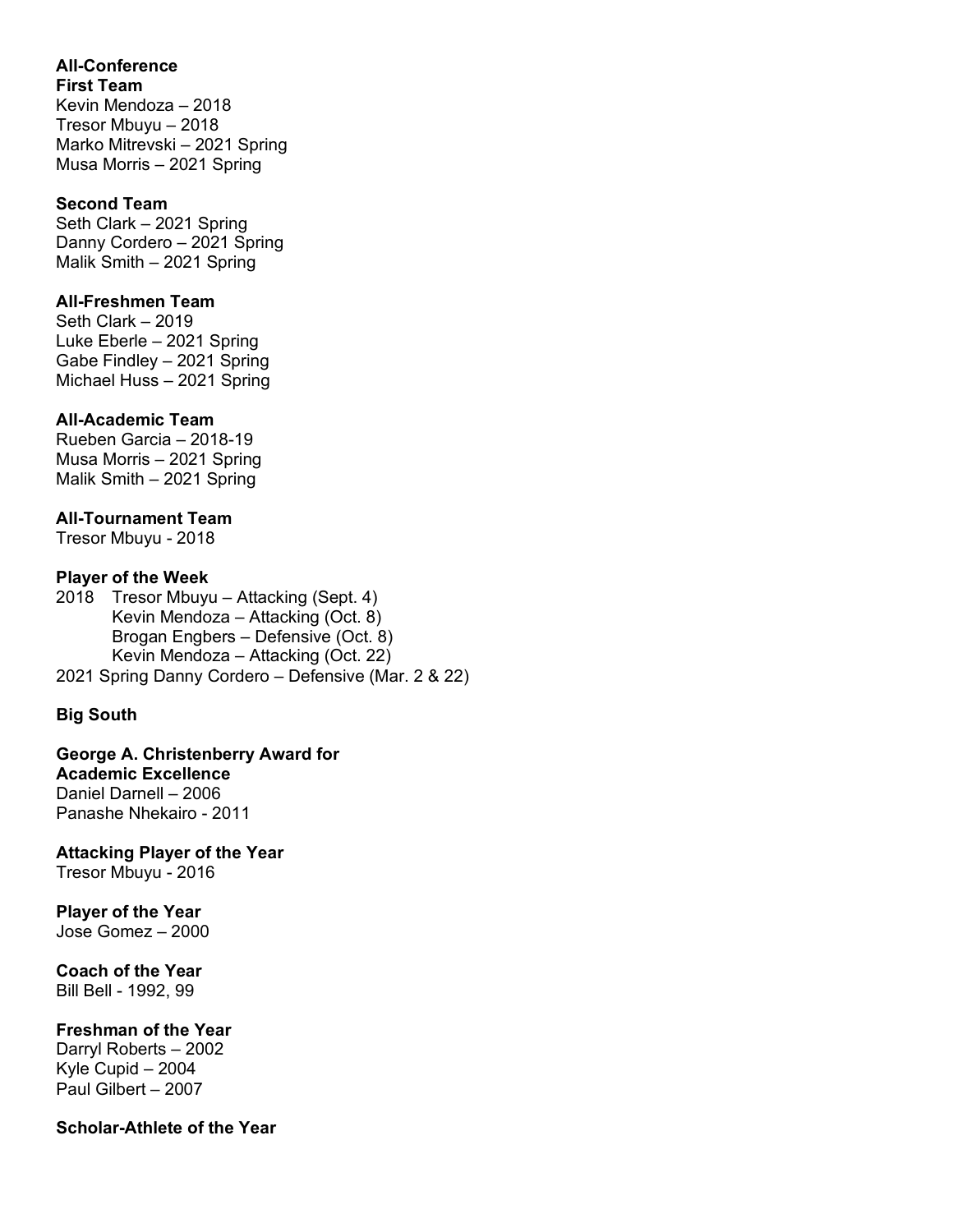Kevin Mahan – 2006 (Co-Scholar) Mike Gelatt – 2008 **All-Conference First Team**  Freeman Turkson - D - 1991 Brent Ward - MF - 1992 James Wright - F - 1992-94 Joe Larson – GK - 1996-97 Rob Weaver – MF - 1997 Gary Ricketts – F - 1997-98 Ben Johnson – D - 1998 Troy McLean – MF - 998-99 Jose Gomez – F -1999-2000 Jason Streets – F-1999 Kian Brownlee – MF -1999-2000 Derek Avilez – D - 1999-2000 Ben Strawbridge – D - 1999-2000-01 Dean Short – GK - 1999-2000-01 Alan Pike – F - 2001 Darryl Roberts – F- 2002 Osei Telesford – D/MF - 2003-05-06 Kyle Cupid – MF - 2004 Adam Godwin - D – 2004 Adrian Bumbut – F - 2007 Mike Gelatt – D - 2007-08 Juan Guzman – M - 2007 Joshua Boateng – F - 2008 Darren Amoo – F – 2009-10-11 Chris Mandell – D - 2009 Michael Ward – D – 2009 Phillip Aseweh – MF – 2010-11 Uriah Bentick – D – 2010-11 Greg White –  $D - 2012$ Sam Duininck – D – 2013 Tim Harbison –  $D - 2014$ Tresor Mbuyu –  $F - 2016-17$ Kevin Mendoza – MF – 2016-17 Kyle Carr  $- D - 2016$ 

#### **Second Team**

Wendell Bassett – D - 1994 Joel Johnson - F - 1995 Jesse Barrington – F - 1996 Mark Newton – D - 1996 Eli Rogers – D - 1996 Jose Gomez – F - 1997-98 Derek Avilez – D - 1998 Adam Gill – MF - 2000 Pavel Cancura – MF - 2001-02-03 Collin Mascagni – D - 2002 Darryl Roberts – F - 2003-04-05-06 David Guinn - 2004 Osei Telesford – D - 2004 Jonathan Burklo – MF - 2005 Adrian Bumbut – F - 2005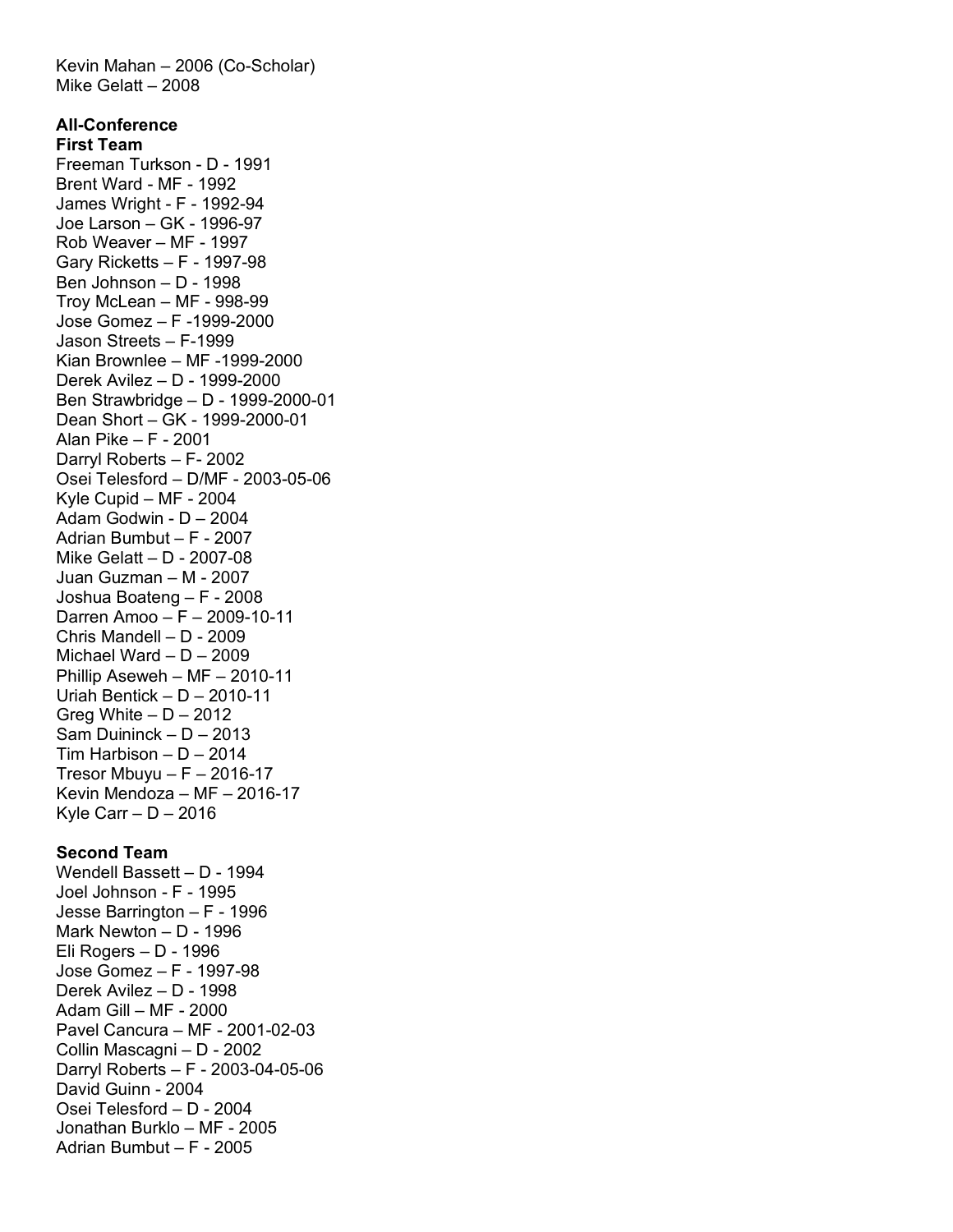Kyle Cupid – MF - 2005 Michael Ward – D - 2005 Joshua Boateng – MF/F - 2006-07 Paul Gilbert – GK - 2007 Daniel McGarry – MF - 2007-08 Douglas Nyame – D - 2007-08 Timothy Bullock – F - 2009 Chris Phillips – MF - 2009 Andrew Madero – GK – 2009 Uriah Bentick – D -2012 Kyle Breitmeyer – F – 2012 Richard Nyarko – MF – 2012 Juan J. Niño – MF – 2013 Scott Sutarik – GK – 2014 Tim Harbison – MF - 2015

### **Honorable Mention**

Sachem Wilson – F – 2014 Blessing Tahuona – MF - 2014 Kevin Mendoza – MF – 2015 Alex Dominguez – MF – 2017 Pepe Segarra – MF - 2017

#### **All-Freshman Team**

Andrew Bradham – 2003 Robert Dabbs – 2003 Kyle Cupid – 2004 Toby Lewis – 2004 Michael Ward – 2005 Juan Guzman – 2006 Paul Gilbert – 2007 Karol Chorak – 2008 Juan Nino – 2008 Josh Pacella – 2011 Scott Sutarik – 2011 Tim Harbison – 2012 Alex Dominguez – 2013 Jovanni Chavez – 2014 James Knobel -2016 Rigoberto Rojas – 2016

### **All-Academic Team**

Jesse Barrington – 1996 Ryan Trumbo – 1997 Troy McLean – 1998 Dean Short – 1999-2001 Collin Mascagini – 2000-02 Bryan Monka – 2003 K.J. Sabotchick – 2004 Kevin Mahan – 2005-06 Mike Gelatt – 2007-08 Juan Guzman – 2009 Phillip Aseweh – 2010-11 Uriah Bentick – 2012 Juan J. Niño – 2013 Sachem Wilson – 2014-15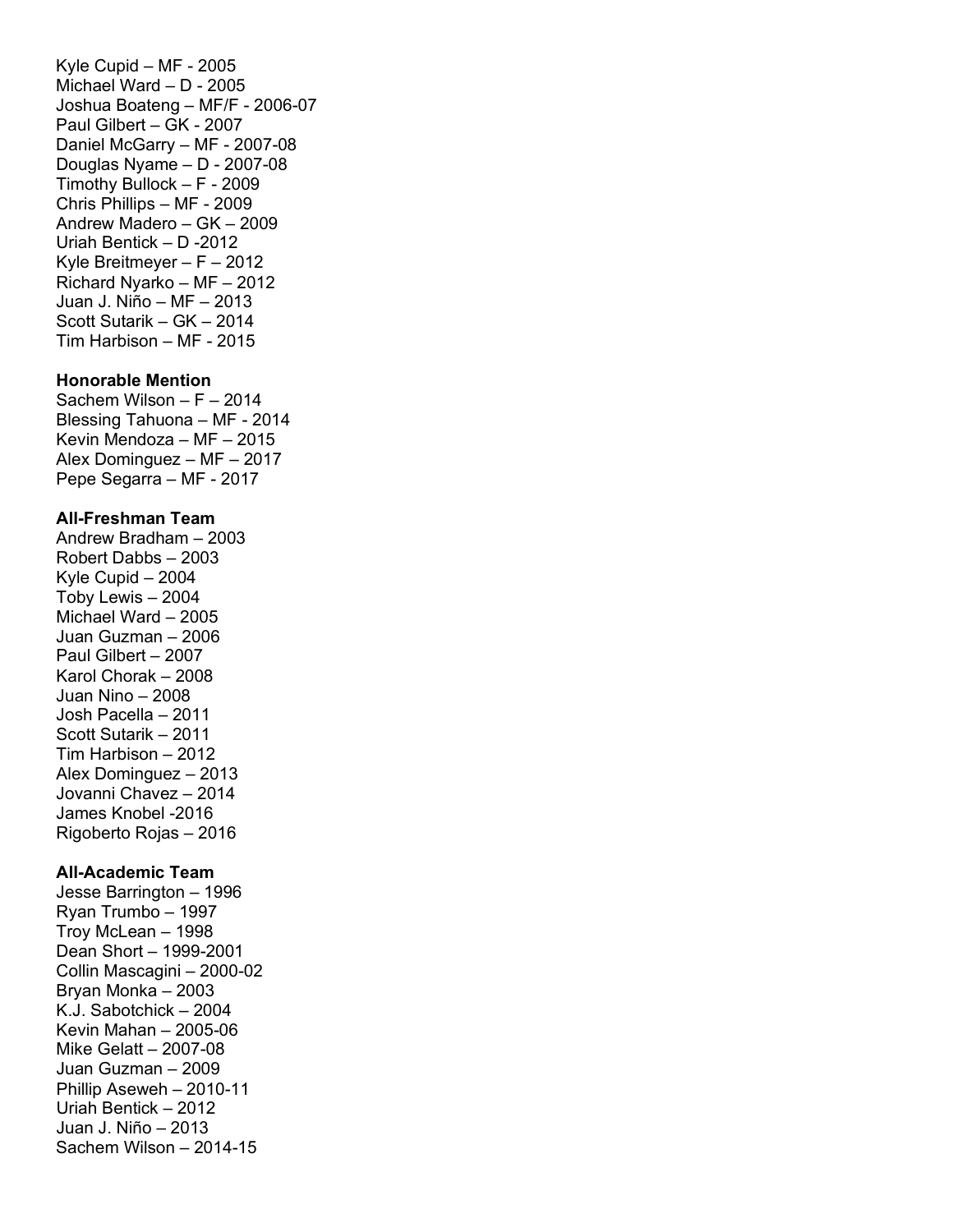#### **Big South Tournament MVP**

Joshua Boateng – 2007 Chris Phillips - 2011

#### **All-Tournament**

Jesse Barrington - 1994-96 Jeff Johnson - 1994 Joe Larson - 1994-96-97 Matt Sinclair - 1994 James Wright - 1994 Joel Johnson - 1995 Simon Murphy - 1995 Mike Rohrer - 1997 Gary Ricketts - 1998 Ben Johnson - 1998 Jose Gomez - 1998 Adam Gill - 1999 Dean Short - 1999 Jason Streets - 1999 Armando Corrales – 2000 Dean Short – 2001 Ben Strawbridge – 2001 Chris Verdi – 2001 David Guinn – 2002 Pavel Cancura – 2003 Brentley Kellum – 2003 Adam Godwin – 2004 K.J. Sabotchick – 2004 Osei Telesford - 2005-06 Kevin Mahan – 2006 Joshua Boateng – 2007-08 Cameron Chastain – 2007-08 Andrew Kappler – 2007 Justin Willoughby – 2007 Darren Amoo – 2009 Tim Bullock – 2009 Greg White – 2009-11 Chris Osborne – 2010 Juan F. Niño - 2011 Sam Duninick – 2013 Juan J. Niño - 2013 Scott Sutarik – 2011-13 Kyle Carr – 2016 Kevin Mendoza – 2017 Pepe Segarra – 2017

### **Big South Player of the Week**

 Jesse Barrington (Sept. 18) James Price (Oct. 16) James Wright (Sept. 11) Ryan Trumbo (Oct. 27) Joe Larson (Sept. 28) Gary Ricketts (Sept. 27